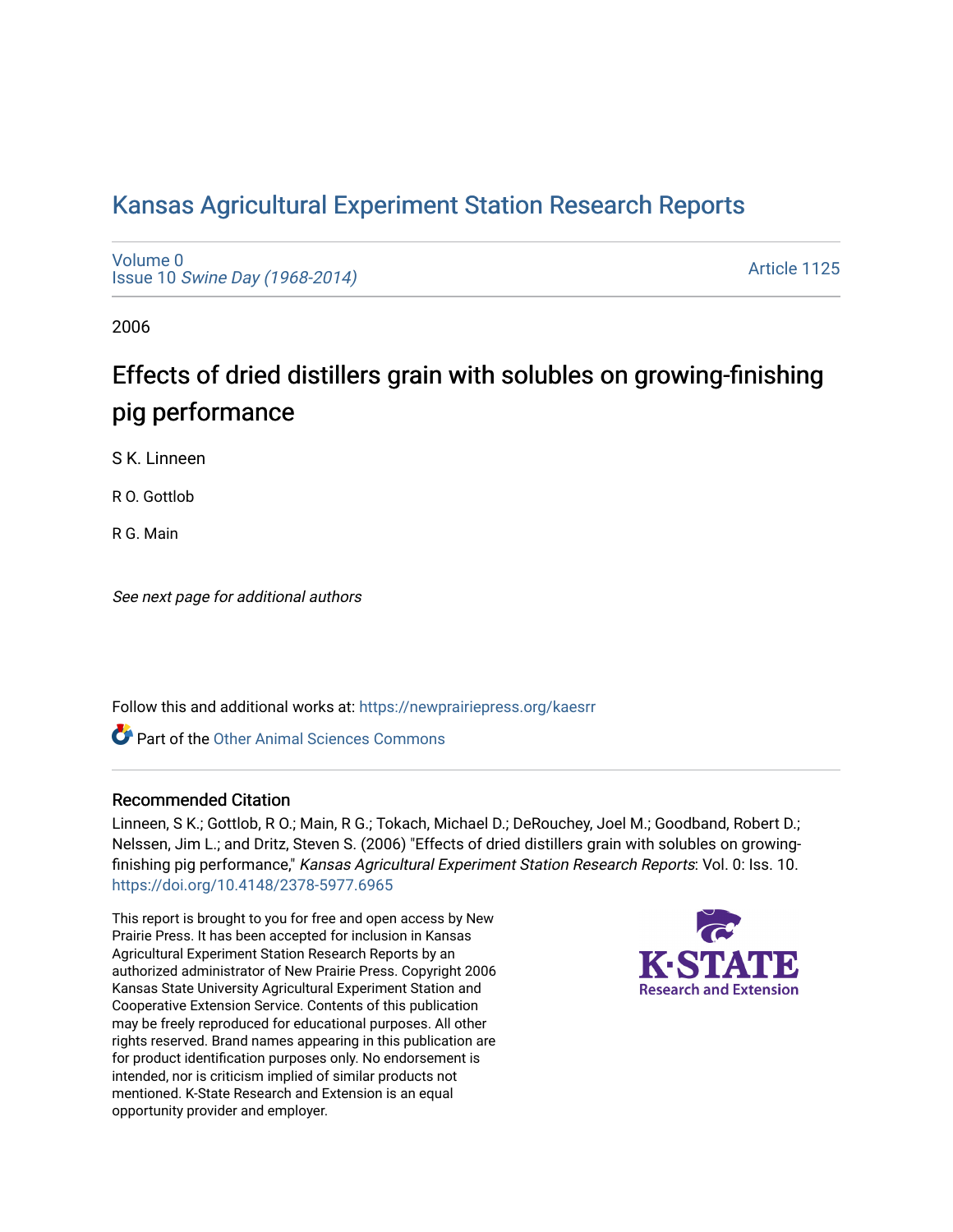## Effects of dried distillers grain with solubles on growing-finishing pig performance

## Abstract

Three experiments were conducted to determine the effects of increasing dried distiller $\hat{a} \in \mathbb{N}$ s grains with solubles (DDGS) on growth performance and palatability in growing-finishing pigs. In Exp. 1, a total of 1,050 pigs (initially 104.9 lb) were used in a 28-d study in May 2002. Pigs were fed diets with either 0 or 15% DDGS and 0, 3, or 6% added fat, for a 2  $\tilde{A}-3$  factorial arrangement. Overall, there were no DDGS  $\tilde{A}$ fat content interactions (P = 0.20). There was an improvement (linear, P<0.01) in ADG and F/G with increasing added fat and no difference in growth performance between pigs fed 0 or 15% DDGS. In Exp. 2, a total of 1,038 pigs (initially 102.1 lb) were used in a 56-d study in August 2005. Pigs were fed diets with either 0, 10, 20, or 30% DDGS from the same ethanol plant as in Exp. 1. Overall (d 0 to 56), there was a trend for decreased ADG (linear, P<0.10) and ADFI (linear, P<0.06) as DDGS increased. The greatest reduction occurred in pigs fed more than 10% DDGS. In Exp. 3, a total of 120 growing pigs (initially 48.7 lb) were used in a 21-d feed preference study in October 2005. Pigs were randomly allotted to a pen with 4 feeders, each containing a separate dietary treatment. Pigs were offered diets based on corn-soybean meal, with 0, 10, 20, or 30% DDGS from the same source as in Exp. 1 and 2. For all periods (d 0 to 7, 7 to 21, and 0 to 21), there was a decrease in ADFI (quadratic, P<0.01) as DDGS increased in the diet. The most dramatic decrease was observed between 0 and 10% DDGS. Experiment 1 showed no difference in growth performance in pigs fed 0 or 15% DDGS. In Exp 2, at DDGS contents higher than 10%, there were trends for decreased ADG and ADFI; in Exp. 3, ADFI decreased with increasing DDGS in the diet. In summary, DDGS from the ethanol plant tested can be used at 10 to 15% in finishing diets without reducing pig performance. Higher percentages of DDGS in the diet decreased ADFI in growing and finishing pigs.; Swine Day, 2006, Kansas State University, Manhattan, KS, 2006

#### Keywords

Kansas Agricultural Experiment Station contribution; no. 08-83-S; Swine day, 2006; Report of progress (Kansas State University. Agricultural Experiment Station and Cooperative Extension Service); 966; Dried distillers grains; Growing-Finishing pigs; Swine

#### Creative Commons License



This work is licensed under a [Creative Commons Attribution 4.0 License](https://creativecommons.org/licenses/by/4.0/).

#### Authors

S K. Linneen, R O. Gottlob, R G. Main, Michael D. Tokach, Joel M. DeRouchey, Robert D. Goodband, Jim L. Nelssen, and Steven S. Dritz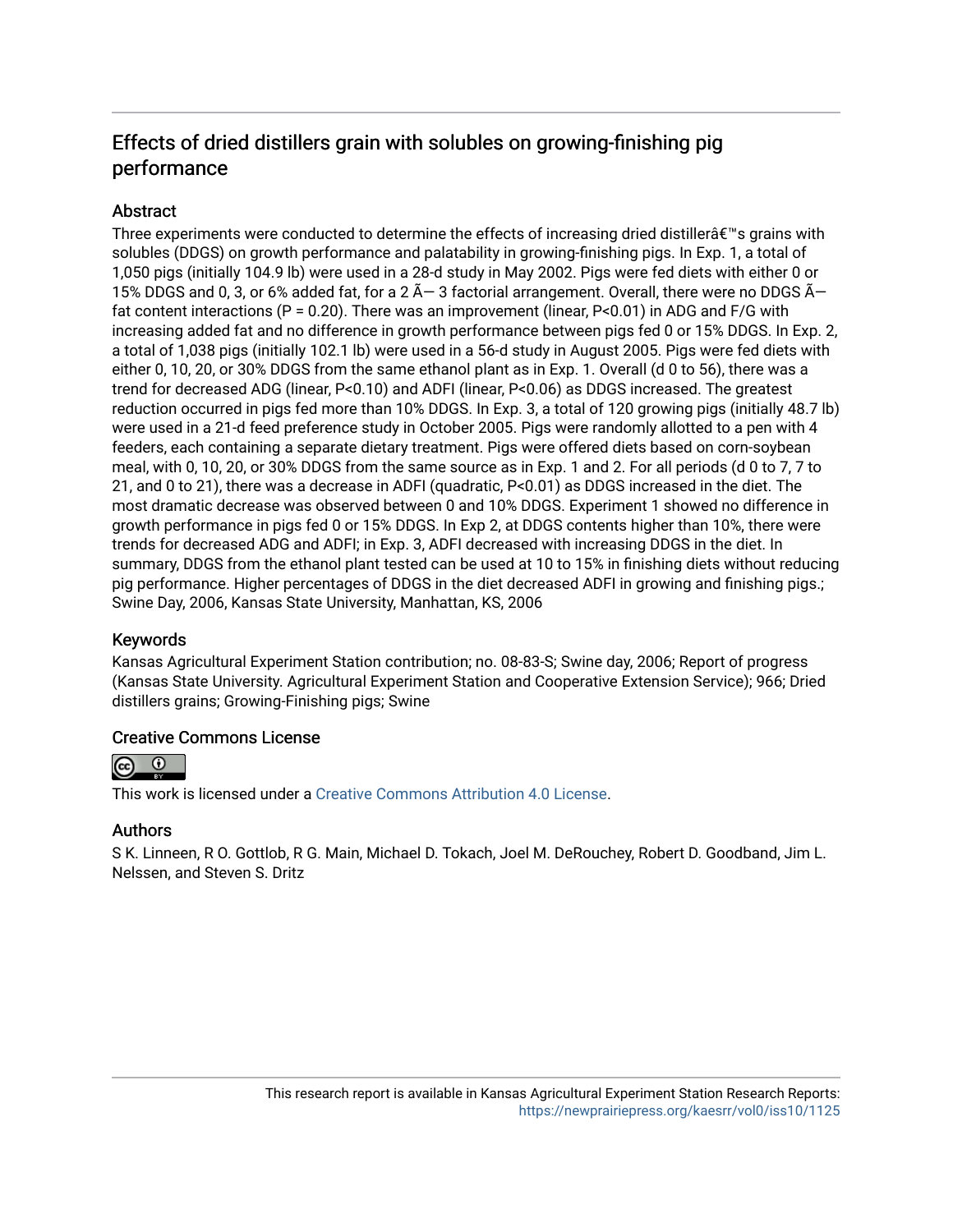#### **EFFECTS OF DRIED DISTILLERS GRAIN WITH SOLUBLES ON GROWING-FINISHING PIG PERFORMANCE**

*S. K. Linneen, M. D. Tokach, J. M. DeRouchey, R. D. Goodband, S. S. Dritz1 , J. L. Nelssen, R. O. Gottlob, and R. G. Main* 

#### **Summary**

Three experiments were conducted to determine the effects of increasing dried distiller's grains with solubles (DDGS) on growth performance and palatability in growing-finishing pigs. In Exp. 1, a total of 1,050 pigs (initially 104.9 lb) were used in a 28-d study in May 2002. Pigs were fed diets with either 0 or 15% DDGS and 0, 3, or 6% added fat, for a  $2 \times 3$  factorial arrangement. Overall, there were no  $DDGS \times$  fat content interactions  $(P = 0.20)$ . There was an improvement (linear, P<0.01) in ADG and F/G with increasing added fat and no difference in growth performance between pigs fed 0 or 15% DDGS. In Exp. 2, a total of 1,038 pigs (initially 102.1 lb) were used in a 56-d study in August 2005. Pigs were fed diets with either 0, 10, 20, or 30% DDGS from the same ethanol plant as in Exp. 1. Overall (d 0 to 56), there was a trend for decreased ADG (linear, P<0.10) and ADFI (linear, P<0.06) as DDGS increased. The greatest reduction occurred in pigs fed more than 10% DDGS. In Exp. 3, a total of 120 growing pigs (initially 48.7 lb) were used in a 21-d feed preference study in October 2005. Pigs were randomly allotted to a pen with 4 feeders, each containing a separate dietary treatment. Pigs were offered diets based on corn-soybean meal, with 0, 10, 20, or 30% DDGS from the same source as in Exp. 1 and 2. For all periods (d 0 to 7, 7 to 21, and 0 to 21), there was a decrease in ADFI (quadratic,

P<0.01) as DDGS increased in the diet. The most dramatic decrease was observed between 0 and 10% DDGS. Experiment 1 showed no difference in growth performance in pigs fed 0 or 15% DDGS. In Exp 2, at DDGS contents higher than 10%, there were trends for decreased ADG and ADFI; in Exp. 3, ADFI decreased with increasing DDGS in the diet. In summary, DDGS from the ethanol plant tested can be used at 10 to 15% in finishing diets without reducing pig performance. Higher percentages of DDGS in the diet decreased ADFI in growing and finishing pigs.

(Key Words: Dried Distillers Grains, Growing-Finishing Pigs.)

#### **Introduction**

The use of DDGS in swine diets has increased because of increases in ethanol production. Research has shown variable results when pigs are fed various amounts of DDGS. This has been partly attributed to variation between manufacturing processes at different plants, and to batch variation at a single plant. Potential sources of variation that have been proposed to explain batch variation over time within a single plant include drying method, particle size, regional grain quality variation, and amounts of residual sugars. There is little information available about potential variation of DDGS from an individual ethanol production plant. Therefore, the objective of the ex-

 <sup>1</sup>Food Animal Health and Management Center, College of Veterinary Medicine.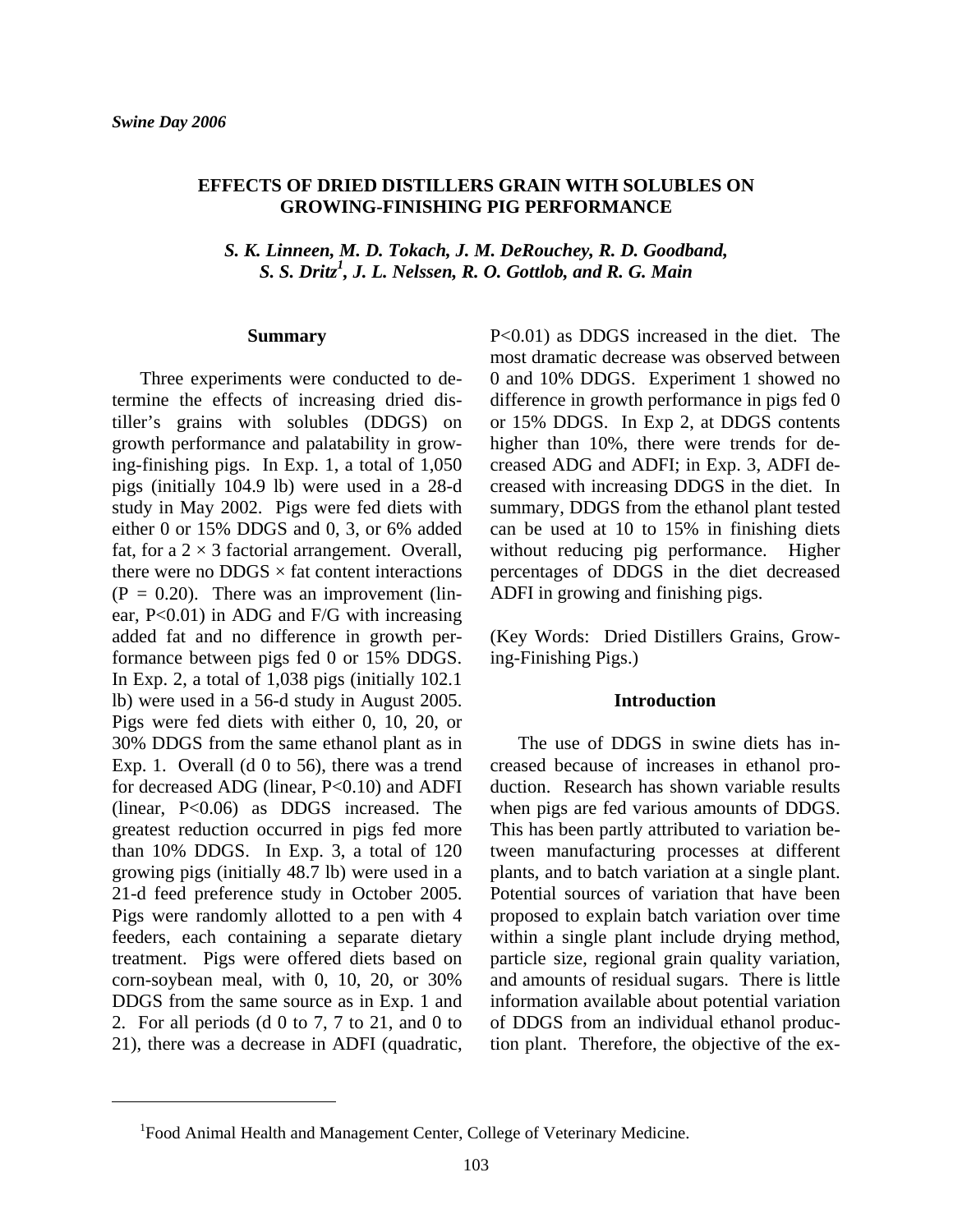periments were: 1) To evaluate feeding DDGS over time from the same ethanol manufacturing plant to determine potential DDGS quality variation within plant: and 2) Determine the efficacy of a preference test to predict DDGS palatability in commercial settings.

#### **Procedures**

**General***.* Procedures used in these experiments were approved by the Kansas State University Animal Care and Use Committee. Experiments 1 and 2 were conducted at a commercial research facility in southwestern Minnesota. The facility had totally slatted floors with approximately  $10 \times 18$  ft pens that contained a five-hole feeder and one bowl drinker. The facility was a double curtainsided, deep-pit barn that operated on minimal ventilation during the summer and on automatic ventilation during the winter. Experiment 1 was conducted in May 2002 and Exp. 2 was conducted in August 2005. Experiment 3 was performed at the Kansas State Swine Teaching and Research Center in October 2005. Dried distiller grains with solubles for all three experiments were from different batches from Agri-Energy, Luverne, Minnesota.

**Experiment 1***.* A total of 1,050 pigs (initial BW of 104.9) were used in a 28-d growth assay evaluating the effects of DDGS and increasing added fat on growth performance. Pigs were randomly blocked by weight, and were allotted to one of 6 dietary treatments, with 7 pens per treatment. Each pen contained 24 to 26 pigs.

 Experimental diets were based on cornsoybean meal and were fed in meal form (Table 1). Diets contained either 0 or 15% DDGS, in combination with 0, 3, or 6% added fat, and were formulated by using DDGS values from 1998 NRC. Pigs and feeders were weighed on d 0, 14, and 28 to determine the response criteria of ADG, ADFI, and F/G.

Data were analyzed as a  $2 \times 3$  factorial, with pen as the experimental unit. Fixed model effects included with or without DDGS, fat content (0, 3, or 6%), and their interaction. Analysis of variance was performed by using the MIXED procedure of SAS (SAS Institute Inc., Cary, NC). Linear and polynomial contrasts were used to determine the effects of increasing DDGS.

**Experiment 2**. A total of 1,038 gilts (initial BW of 102.1 lb) were used in a 56-d growth assay evaluating the effect of increasing DDGS (0, 10, 20, and 30%) in the diet on pig growth performance. Pigs were randomly blocked and were allotted to one of four dietary treatments, with 10 replications per treatment. Each pen contained 24 to 26 pigs.

 The four experimental diets were based on corn-soybean meal and contained 0, 10, 20, or 30% DDGS. All diets contained 6% added fat and were fed in meal form. Dietary treatments were fed in two phases, with Phase 1 from d 0 to 28 (Table 2) and Phase 2 from d 28 to 56 (Table 3). The Phase 1 and Phase 2 diets were formulated to 0.95 and 0.78% true ileal digestible (TID) lysine with values from the 1998 NRC and to 0.55 and 0.54% calcium, respectively. Diets were formulated to maintain a minimum available phosphorus concentration of 0.29 and 0.26% in Phase 1 and Phase 2, respectively. The diet containing 30% DDGS did not need any supplemental phosphorus, and exceeded the minimum requirement. Pigs and feeders were weighed on d 0, 14, 28, 42, and 56 to determine the response criteria of ADG, ADFI, and F/G.

 Analysis of variance was performed by using the MIXED procedure of SAS (SAS Institute Inc., Cary, NC), with pen as the experimental unit. Linear and polynomial contrasts were used to determine the effects of increasing DDGS.

**Experiment 3**. A total of 120 growing pigs (initial BW of 48.7 lb) were used in a 21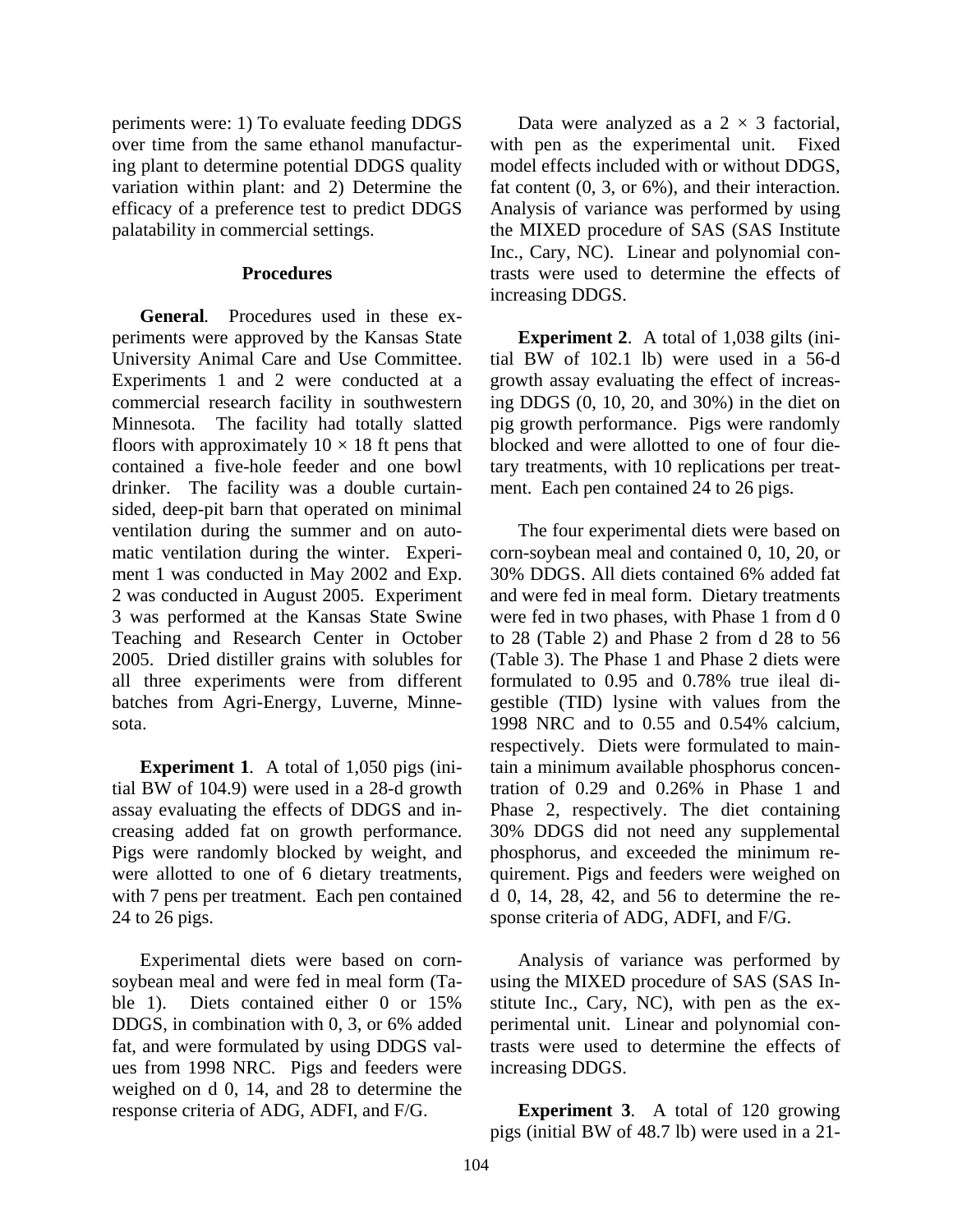d study evaluating the effects on palatability of increasing DDGS from 0 to 30%. Pigs were randomly blocked by sex and allotted to a pen. There were 15 pigs/pen and 8 pens. Each pen used in this experiment was  $10.5 \times$ 10.2 ft. and contained one nipple waterer. Each pen contained 4 feeders and each feeder supplied one of the treatment diets. Feeders were randomly rotated within pens twice daily. *Ad libitum* access to feed and water was provided.

 Diets were based on corn-soybean meal and contained 0, 10, 20, or 30% DDGS (Table 4). Experimental diets were formulated to 1.07% TID lysine and contained 0.29% available phosphorus. Diets were formulated by using an average of DDGS high and low values from Stein et al. (2005) and were fed in meal form. The only response criterion measured was ADFI, which was determined by weighing the feeders at d 0, 7, 14, and 21.

Data were analyzed by using the MIXED procedures of SAS as a completely randomized block design with feeder as the experimental unit. Linear and quadratic polynomial contrasts, as well as least squares means, were used to determine differences in treatment preference.

#### **Results and Discussion**

**Experiment 1***.* Overall, there were no DDGS  $\times$  added fat interactions (P = 0.20, Table 5). There was improvement (linear, P<0.01) in ADG and F/G as amount of added fat increased. There was no difference (P *=* 0.79) in pig growth performance between pigs fed 0 or 15% DDGS.

**Experiment 2.** For Phase 1 (d 0 to 28), pigs fed diets containing DDGS had decreased ADFI and improved (linear, P<0.01) F/G (Table 6). During this same period, there was no difference in ADG among treatments (P *=* 0.77). For Phase 2 (d 28 to 56), pigs fed diets with increasing DDGS tended to have decreased (linear, P<0.14) ADG and poorer F/G. Overall (d 0 to 56), pigs fed diets with increasing DDGS had a tendency for decreased ADG (linear,  $P<0.10$ ) and ADFI (linear,  $P<0.06$ ). This was due to reductions in intake and gain when DDGS was fed at 20 or 30% of the diet.

**Experiment 3.** For all periods (d 0 to 7, 7) to 21, and 0 to 21), pigs offered DDGS had decreased ADFI as the amount of DDGS in the diet increased (linear and quadratic, P<0.01, Table 7). The response was primarily due to a decrease in ADFI between 0 and 10% DDGS and a further reduction between 10 and 20% DDGS. Feed intake was similar for 20 and 30% DDGS.

Results from the commercial trials indicate that increasing the energy density of the diet by adding fat improved pig performance whether dietary DDGS was used or not. Also, feeding this DDGS source up to 15% in the growing and finishing diets did not affect pig performance (Exp. 1). But dietary DDGS at 20 or 30% of the diet reduced growth performance (Exp. 2). In contrast, a similar response was not seen in Exp. 3 when pigs were given a choice of diets consisting of the same dietary percentages of DDGS as in Exp. 2.

 Pigs preferred to eat diets without DDGS, compared with diets that contained DDGS, even when only 10% was added to the diet. A research preference model provides valuable information in demonstrating that palatability is a concern when feeding high percentages of DDGS in the diet. Although the research model does not fully replicate responses observed in the commercial environment, Exp. 2 supports the concern with decreased palatability, especially at higher percentages of DDGS. In consequence, producers can use added fat to improve growth performance with confidence. If a producer or feed mill can obtain from a single ethanol plant DDGS demonstrated not to negatively affect feed intake, data from these trials indicate that 10 to 15% can be used in finishing diets.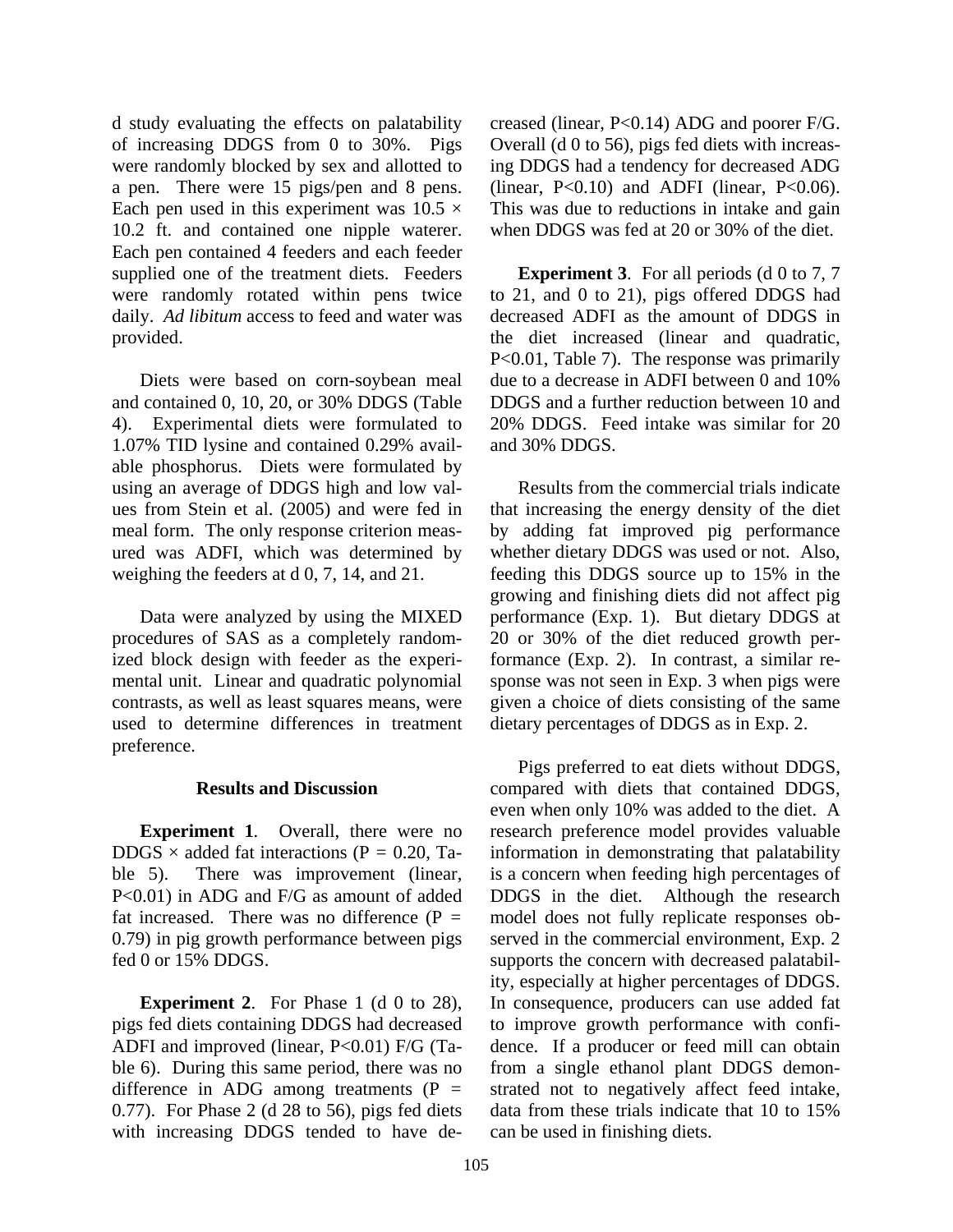|                                                |               |                  | <b>Without DDGS</b>      |        |                  | With DDGS |        |
|------------------------------------------------|---------------|------------------|--------------------------|--------|------------------|-----------|--------|
| Item                                           | Added Fat, %: | $\boldsymbol{0}$ | 3                        | 6      | $\boldsymbol{0}$ | 3         | 6      |
| Ingredient, %                                  |               |                  |                          |        |                  |           |        |
| Corn                                           |               | 72.4             | 67.65                    | 62.81  | 59.62            | 54.80     | 50.00  |
| Soybean meal (46.5%)                           |               | 25.2             | 26.98                    | 28.80  | 23.30            | 25.10     | 27.00  |
| <b>DDGS</b>                                    |               |                  | $\overline{\phantom{0}}$ |        | 15.00            | 15.00     | 15.00  |
| Choice white grease                            |               |                  | 3.00                     | 6.00   |                  | 3.00      | 6.00   |
| Monocalcium P $(21\%$ P)                       |               | 0.80             | 0.85                     | 0.90   | 0.45             | 0.48      | 0.50   |
| Limestone                                      |               | 0.90             | 0.85                     | 0.85   | 0.95             | 0.95      | 0.95   |
| Salt                                           |               | 0.35             | 0.35                     | 0.35   | 0.35             | 0.35      | 0.35   |
| Vitamin premix                                 |               | 0.08             | 0.08                     | 0.08   | 0.08             | 0.08      | 0.08   |
| Trace mineral premix                           |               | 0.10             | 0.10                     | 0.10   | 0.10             | 0.10      | 0.10   |
| L-lysine HCl                                   |               | 0.15             | 0.15                     | 0.15   | 0.15             | 0.15      | 0.15   |
| Total                                          |               | 100.00           | 100.00                   | 100.00 | 100.00           | 100.00    | 100.00 |
| Calculated values                              |               |                  |                          |        |                  |           |        |
| Total lysine, %                                |               | 1.07             | 1.11                     | 1.15   | 1.07             | 1.11      | 1.15   |
| True ileal digestible amino acids <sup>b</sup> |               |                  |                          |        |                  |           |        |
| Lysine, %                                      |               | 0.95             | 0.99                     | 1.03   | 0.93             | 0.97      | 1.00   |
| Methionine: lysine ratio, %                    |               | 0.27             | 0.27                     | 0.26   | 0.31             | 0.30      | 0.30   |
| Met & cys:lysine ratio, %                      |               | 0.58             | 0.56                     | 0.55   | 0.65             | 0.63      | 0.62   |
| Threonine:lysine ratio, %                      |               | 0.63             | 0.63                     | 0.62   | 0.70             | 0.69      | 0.68   |
| Tryptophan: lysine ratio, %                    |               | 0.19             | 0.19                     | 0.20   | 0.21             | 0.21      | 0.21   |
| ME, kcal/lb                                    |               | 1,510            | 1,571                    | 1,632  | 1,474            | 1,535     | 1,596  |
| Calcium, %                                     |               | 0.60             | 0.59                     | 0.61   | 0.57             | 0.58      | 0.59   |
| Phosphorus, %                                  |               | 0.54             | 0.55                     | 0.56   | 0.54             | 0.54      | 0.55   |
| Available phosphorus, %                        |               | 0.24             | 0.25                     | 0.26   | 0.24             | 0.25      | 0.26   |
| Lysine: calorie ratio, g/, mcal                |               | 3.21             | 3.21                     | 3.21   | 3.21             | 3.21      | 3.21   |

## **Table 1. Composition of Diets (Exp. 1; As-fed Basis)<sup>a</sup>**

a Diets fed in meal form from d 0 to 28.

b DDGS nutrient values for diet formulation derived from 1998 NRC.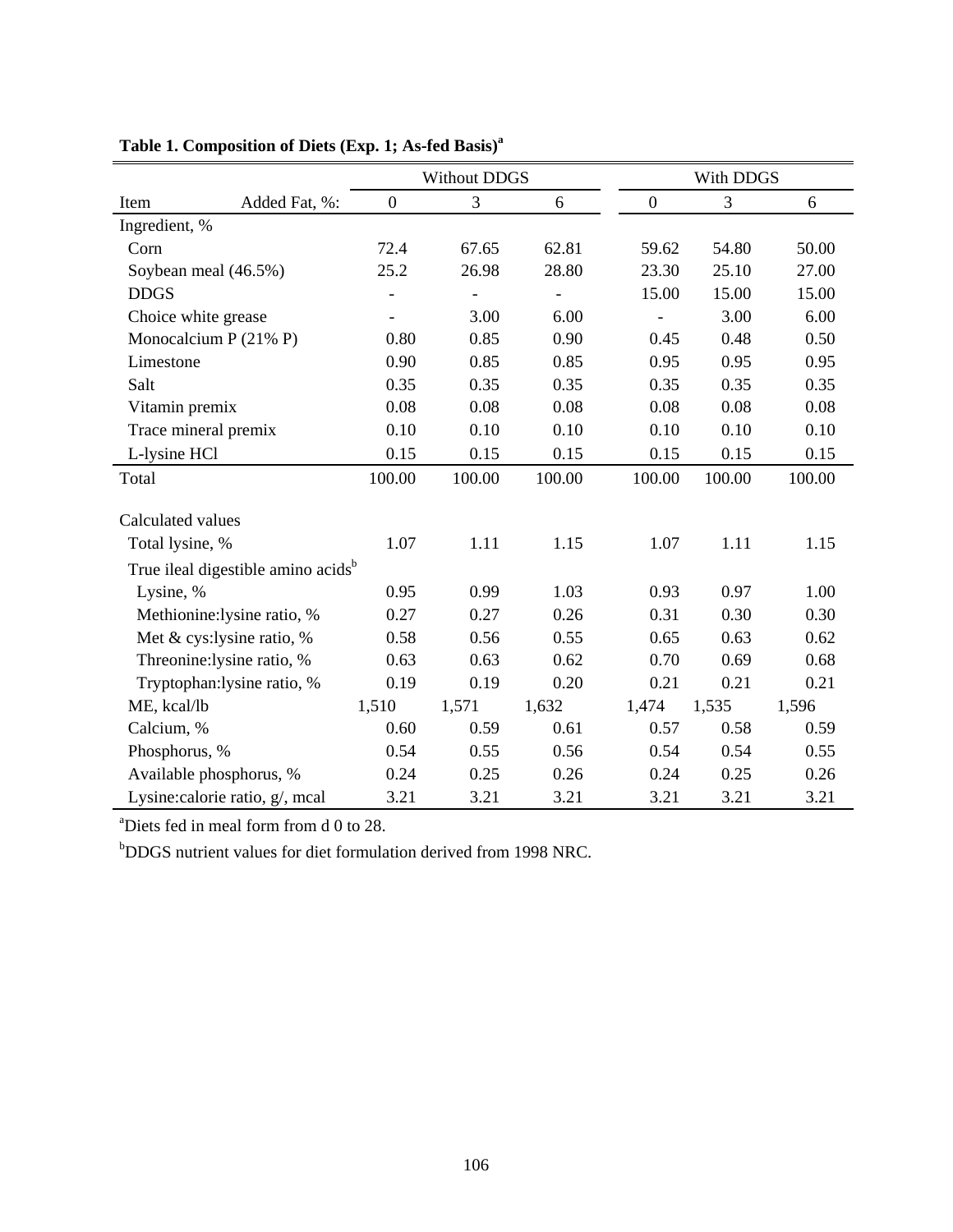|                                                | DDGS, %          |        |        |        |  |  |  |
|------------------------------------------------|------------------|--------|--------|--------|--|--|--|
| Item                                           | $\boldsymbol{0}$ | 10     | 20     | 30     |  |  |  |
| Ingredient, %                                  |                  |        |        |        |  |  |  |
| Corn                                           | 64.60            | 55.45  | 46.30  | 37.10  |  |  |  |
| Soybean meal (46.5 %)                          | 27.25            | 26.60  | 25.90  | 25.25  |  |  |  |
| <b>DDGS</b>                                    |                  | 10.00  | 20.00  | 30.00  |  |  |  |
| Choice white grease                            | 6.00             | 6.00   | 6.00   | 6.00   |  |  |  |
| Monocalcium P $(21\% P)$                       | 0.70             | 0.40   | 0.15   |        |  |  |  |
| Limestone                                      | 0.83             | 0.93   | 1.00   | 1.03   |  |  |  |
| Salt                                           | 0.35             | 0.35   | 0.35   | 0.35   |  |  |  |
| Vitamin premix with phytase                    | 0.08             | 0.08   | 0.08   | 0.08   |  |  |  |
| Trace mineral premix                           | 0.10             | 0.10   | 0.10   | 0.10   |  |  |  |
| L-lysine HCl                                   | 0.10             | 0.10   | 0.10   | 0.10   |  |  |  |
| Total                                          | 100.00           | 100.00 | 100.00 | 100.00 |  |  |  |
| Calculated values                              |                  |        |        |        |  |  |  |
| Total lysine, %                                | 1.07             | 1.09   | 1.11   | 1.12   |  |  |  |
| True ileal digestible amino acids <sup>b</sup> |                  |        |        |        |  |  |  |
| Lysine, %                                      | 0.95             | 0.95   | 0.95   | 0.95   |  |  |  |
| Methionine:lysine ratio, %                     | 0.28             | 0.30   | 0.32   | 0.34   |  |  |  |
| Met & cys:lysine ratio, %                      | 0.57             | 0.61   | 0.64   | 0.67   |  |  |  |
| Threonine:lysine ratio, %                      | 0.62             | 0.65   | 0.68   | 0.71   |  |  |  |
| Tryptophan: lysine ratio, %                    | 0.20             | 0.19   | 0.18   | 0.18   |  |  |  |
| ME, kcal/lb                                    | 1,638            | 1,614  | 1,590  | 1,565  |  |  |  |
| Calcium, %                                     | 0.55             | 0.55   | 0.55   | 0.55   |  |  |  |
| Phosphorus, %                                  | 0.52             | 0.50   | 0.49   | 0.51   |  |  |  |
| Available phosphorus equiv, $\%^c$             | 0.29             | 0.29   | 0.29   | 0.31   |  |  |  |
| TID Lysine: calorie ratio, g/mcal              | 2.50             | 2.50   | 2.50   | 2.50   |  |  |  |

a Diets fed in meal form from d 0 to 28.

b DDGS nutrient values for diet formulation derived from 1998 NRC.

c Includes expected phytase phosphorus release from added phytase.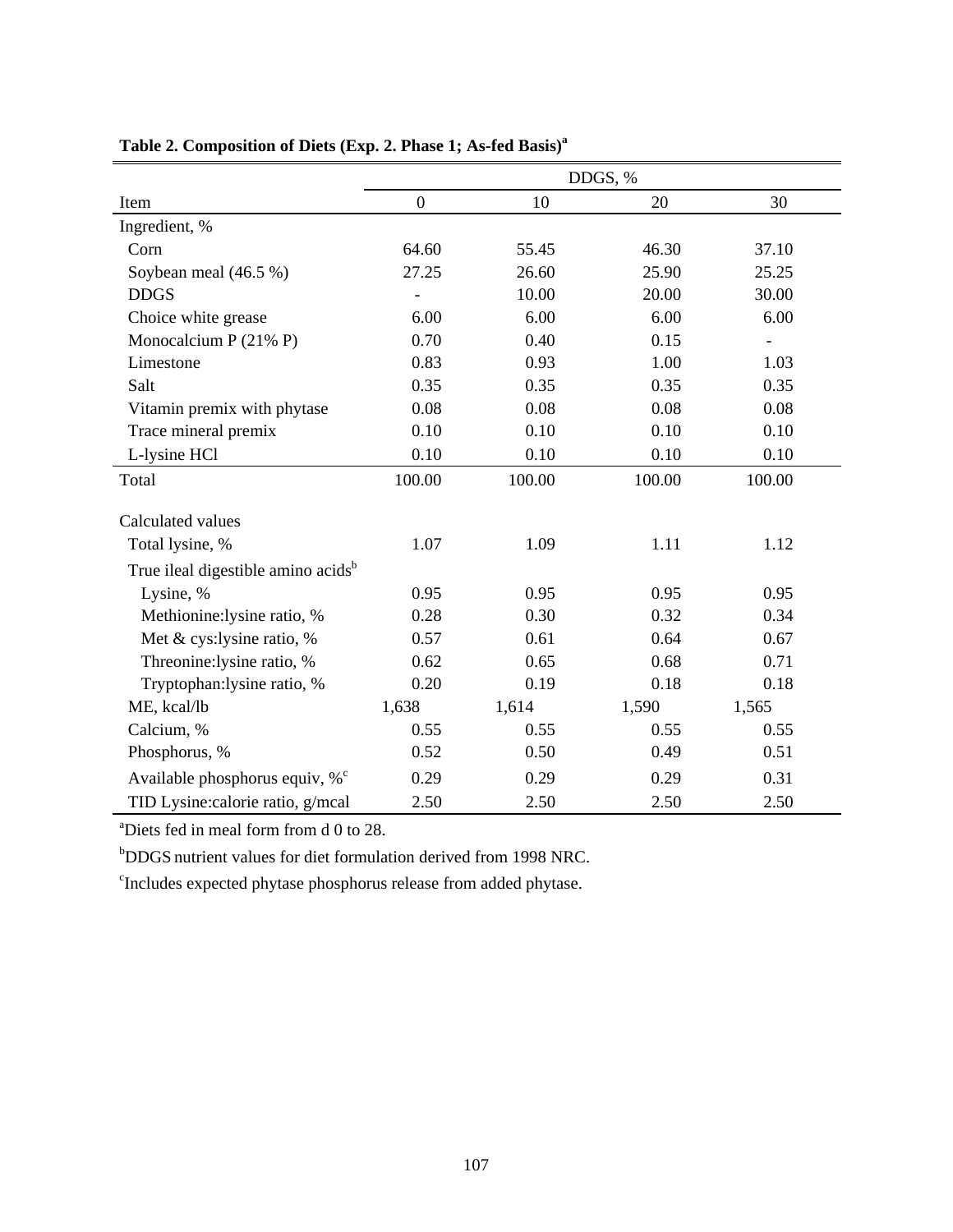|                                                | DDGS, %          |        |        |        |  |  |  |
|------------------------------------------------|------------------|--------|--------|--------|--|--|--|
| Item                                           | $\boldsymbol{0}$ | 10     | 20     | 30     |  |  |  |
| Ingredient, %                                  |                  |        |        |        |  |  |  |
| Corn                                           | 70.70            | 61.50  | 52.35  | 43.10  |  |  |  |
| Soybean meal (46.5%)                           | 21.25            | 20.60  | 19.95  | 19.25  |  |  |  |
| <b>DDGS</b>                                    |                  | 10.00  | 20.00  | 30.00  |  |  |  |
| Choice white grease                            | 6.00             | 6.00   | 6.00   | 6.00   |  |  |  |
| Monocalcium P $(21\% P)$                       | 0.60             | 0.35   | 0.10   |        |  |  |  |
| Limestone                                      | 0.88             | 0.98   | 1.05   | 1.05   |  |  |  |
| Salt                                           | 0.35             | 0.35   | 0.35   | 0.35   |  |  |  |
| Vitamin premix with phytase                    | 0.06             | 0.06   | 0.06   | 0.06   |  |  |  |
| Trace mineral premix                           | 0.08             | 0.08   | 0.08   | 0.08   |  |  |  |
| L-lysine HCL                                   | 0.08             | 0.08   | 0.08   | 0.08   |  |  |  |
| Total                                          | 100.00           | 100.00 | 100.00 | 100.00 |  |  |  |
| Calculated values                              |                  |        |        |        |  |  |  |
| Total lysine, %                                | 0.88             | 0.90   | 0.92   | 0.94   |  |  |  |
| True ileal digestible amino acids <sup>b</sup> |                  |        |        |        |  |  |  |
| Lysine, %                                      | 0.78             | 0.78   | 0.78   | 0.78   |  |  |  |
| Methionine:lysine ratio, %                     | 0.30             | 0.33   | 0.35   | 0.38   |  |  |  |
| Met & cys:lysine ratio, %                      | 0.63             | 0.67   | 0.71   | 0.75   |  |  |  |
| Threonine:lysine ratio, %                      | 0.65             | 0.69   | 0.73   | 0.76   |  |  |  |
| Tryptophan:lysine ratio, %                     | 0.21             | 0.19   | 0.18   | 0.17   |  |  |  |
| ME, kcal/lb                                    | 1,641            | 1,616  | 1,592  | 1,566  |  |  |  |
| Calcium, %                                     | 0.54             | 0.54   | 0.54   | 0.54   |  |  |  |
| Phosphorus, %                                  | 0.47             | 0.46   | 0.46   | 0.48   |  |  |  |
| Available phosphorus equiv, $\%^c$             | 0.26             | 0.26   | 0.26   | 0.29   |  |  |  |
| TID Lysine: calorie ratio, g/mcal              | 2.08             | 2.08   | 2.08   | 2.08   |  |  |  |

a Diets fed in meal form from d 28 to 56.

b DDGS nutrient values for diet formulation from 1998 NRC.

c Includes expected phytase phosphorus release from added phytase.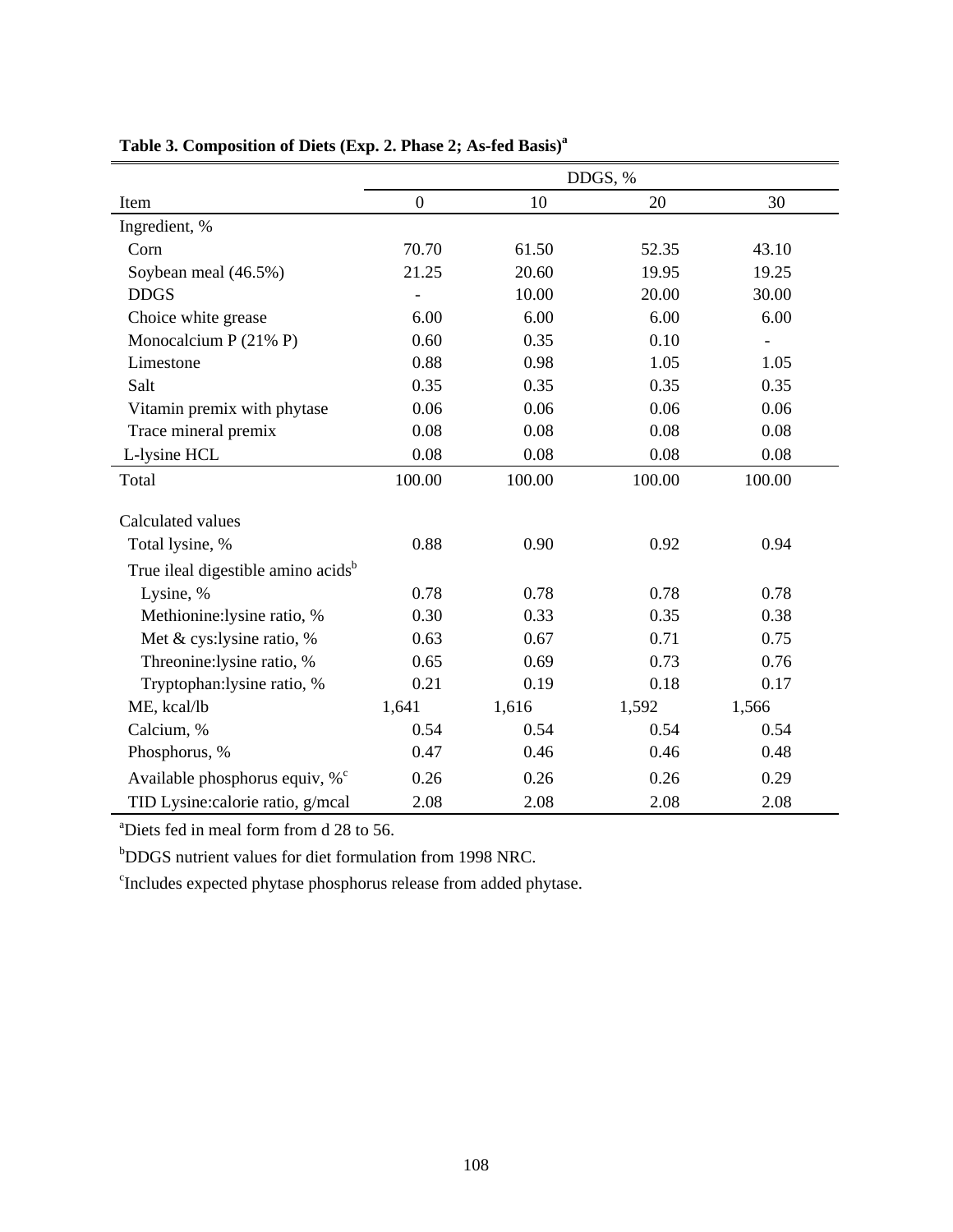|                                                | DDGS, %      |        |        |        |  |  |  |
|------------------------------------------------|--------------|--------|--------|--------|--|--|--|
| Item                                           | $\mathbf{0}$ | 10     | 20     | 30     |  |  |  |
| Ingredient, %                                  |              |        |        |        |  |  |  |
| Corn                                           | 67.05        | 59.00  | 50.85  | 42.75  |  |  |  |
| Soybean meal (46.5%)                           | 30.05        | 28.40  | 26.80  | 25.20  |  |  |  |
| <b>DDGS</b>                                    |              | 10.00  | 20.00  | 30.00  |  |  |  |
| Monocalcium P $(21\%$ P)                       | 1.05         | 0.79   | 0.53   | 0.27   |  |  |  |
| Limestone                                      | 1.00         | 1.00   | 1.00   | 1.00   |  |  |  |
| Salt                                           | 0.35         | 0.35   | 0.35   | 0.35   |  |  |  |
| Vitamin premix                                 | 0.15         | 0.15   | 0.15   | 0.15   |  |  |  |
| Trace mineral premix                           | 0.15         | 0.15   | 0.15   | 0.15   |  |  |  |
| L-lysine HCl                                   | 0.15         | 0.15   | 0.15   | 0.15   |  |  |  |
| DL-methoinine                                  | 0.05         | 0.02   |        |        |  |  |  |
| L-threonine                                    | 0.02         |        |        |        |  |  |  |
| Total                                          | 100.00       | 100.00 | 100.00 | 100.00 |  |  |  |
| Calculated values                              |              |        |        |        |  |  |  |
| Total lysine, %                                | 1.20         | 1.22   | 1.24   | 1.26   |  |  |  |
| True ileal digestible amino acids <sup>b</sup> |              |        |        |        |  |  |  |
| Lysine, %                                      | 1.07         | 1.07   | 1.07   | 1.07   |  |  |  |
| Methionine:lysine ratio, %                     | 0.31         | 0.31   | 0.32   | 0.25   |  |  |  |
| Met & cys:lysine ratio, %                      | 0.60         | 0.63   | 0.67   | 0.74   |  |  |  |
| Threonine:lysine ratio, %                      | 0.62         | 0.62   | 0.65   | 0.67   |  |  |  |
| Tryptophan: lysine ratio, %                    | 0.20         | 0.20   | 0.20   | 0.20   |  |  |  |
| ME, kcal/lb                                    | 1,505        | 1,522  | 1,538  | 1,555  |  |  |  |
| Calcium, %                                     | 0.70         | 0.66   | 0.62   | 0.59   |  |  |  |
| Phosphorus, %                                  | 0.62         | 0.60   | 0.59   | 0.58   |  |  |  |
| Available phosphorus, %                        | 0.29         | 0.29   | 0.29   | 0.29   |  |  |  |
| TID Lysine: calorie ratio, g/mcal              | 3.02         | 3.02   | 3.02   | 3.02   |  |  |  |

### **Table 4. Composition of Diets ( Exp. 3; As-fed Basis)a**

a Diets fed in meal form from d 0 to 21.

b DDGS nutrient values for diet formulation from H.H. Stein, C. Pederson, and M.G. Boersma. 2005. Energy and nutrient digestibility in dried distillers grain with solubles by growing pigs. *Journal of Animal Science* 83 (Suppl. 2): p. 79 (Abstr. 199).

|             |               |          | Without DDGS   |      |          | With DDGS |      |           |               | Probability, P< |           |        |  |
|-------------|---------------|----------|----------------|------|----------|-----------|------|-----------|---------------|-----------------|-----------|--------|--|
|             |               |          |                |      |          |           |      |           |               |                 | Added Fat |        |  |
|             |               |          |                |      |          |           |      |           | DDGS $\times$ |                 |           |        |  |
| Item        | Added Fat, %: | $\bf{0}$ | 3              | 6    | $\left($ | 3         | 6    | <b>SE</b> | Fat           | <b>DDGS</b>     | Level     | Linear |  |
| D $0$ to 28 |               |          |                |      |          |           |      |           |               |                 |           |        |  |
| ADG, lb     |               |          | 1.98 2.12 2.12 |      |          | 2.02 2.03 | 2.17 | 0.041     | 0.20          | 0.99            | 0.01      | 0.01   |  |
| ADFI, lb    |               | 4.68     | 4.76 4.68      |      | 4.79     | 4.66      | 4.72 | 0.081     | 0.43          | 0.79            | 0.92      | 0.68   |  |
| F/G         |               | 2.37     | 2.25           | 2.21 |          | 2.38 2.30 | 2.18 | 0.038     | 0.57          | 0.92            | 0.01      | 0.01   |  |

**Table 5. Effects of DDGS with Added Fat on Finishing Pig Performance (Exp. 1)a**

<sup>a</sup>A total of 1,050 pigs initially 104.9 lb were used in this study, with 7 replications per treatment.